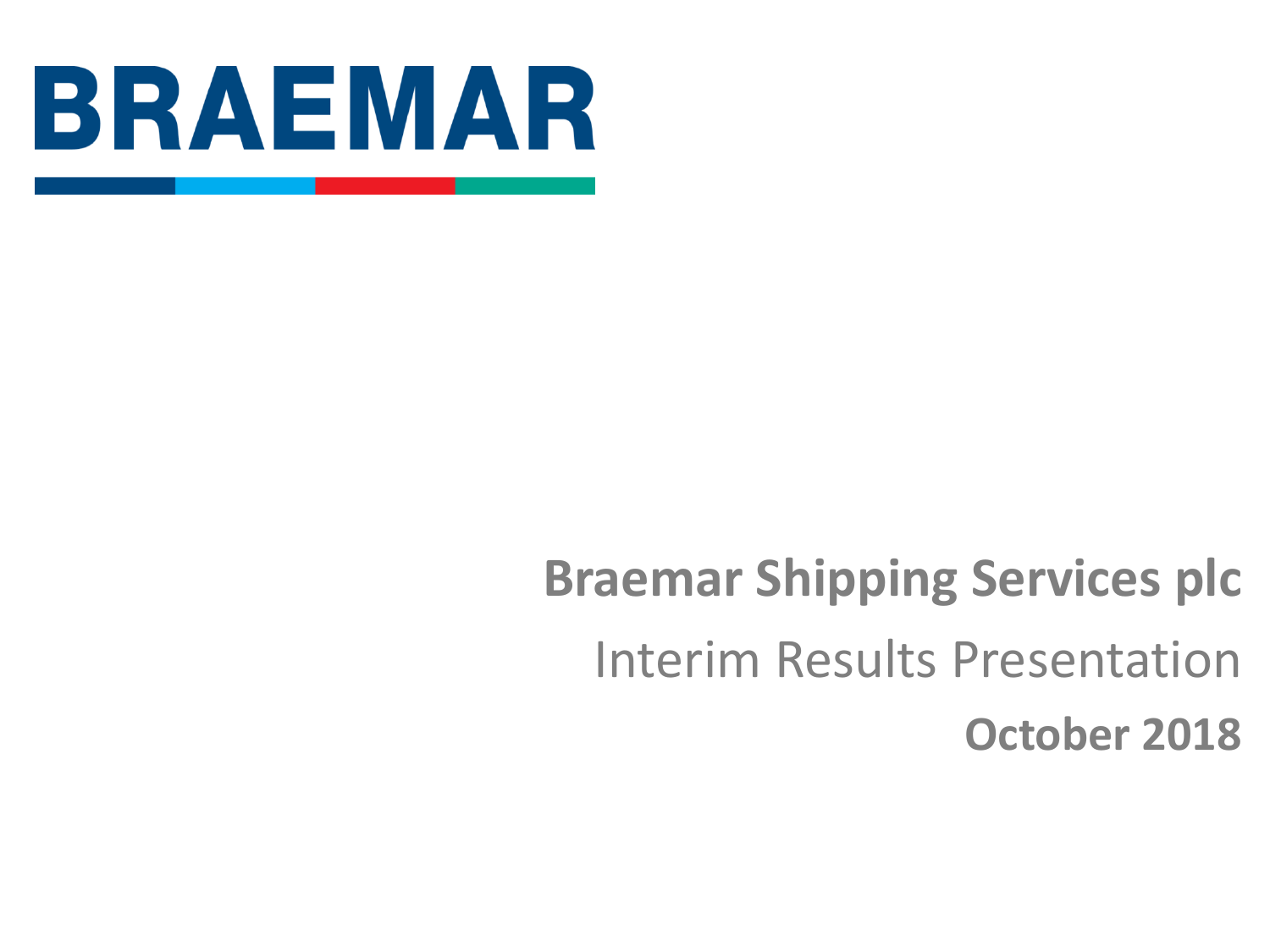

# Key Highlights

- Shipbroking achieved a strong performance, developed the dry cargo desk and increased its forward order book
- Financial division increased their mandates and performed ahead of expectations
- Technical division recovery has been slower than expected especially in Offshore
- Logistics maintained UK market share and developed overseas offices
- Disposal of loss making operation, Braemar Response
- Interim dividend of 5.0p
- Well placed to deliver stronger second half business performance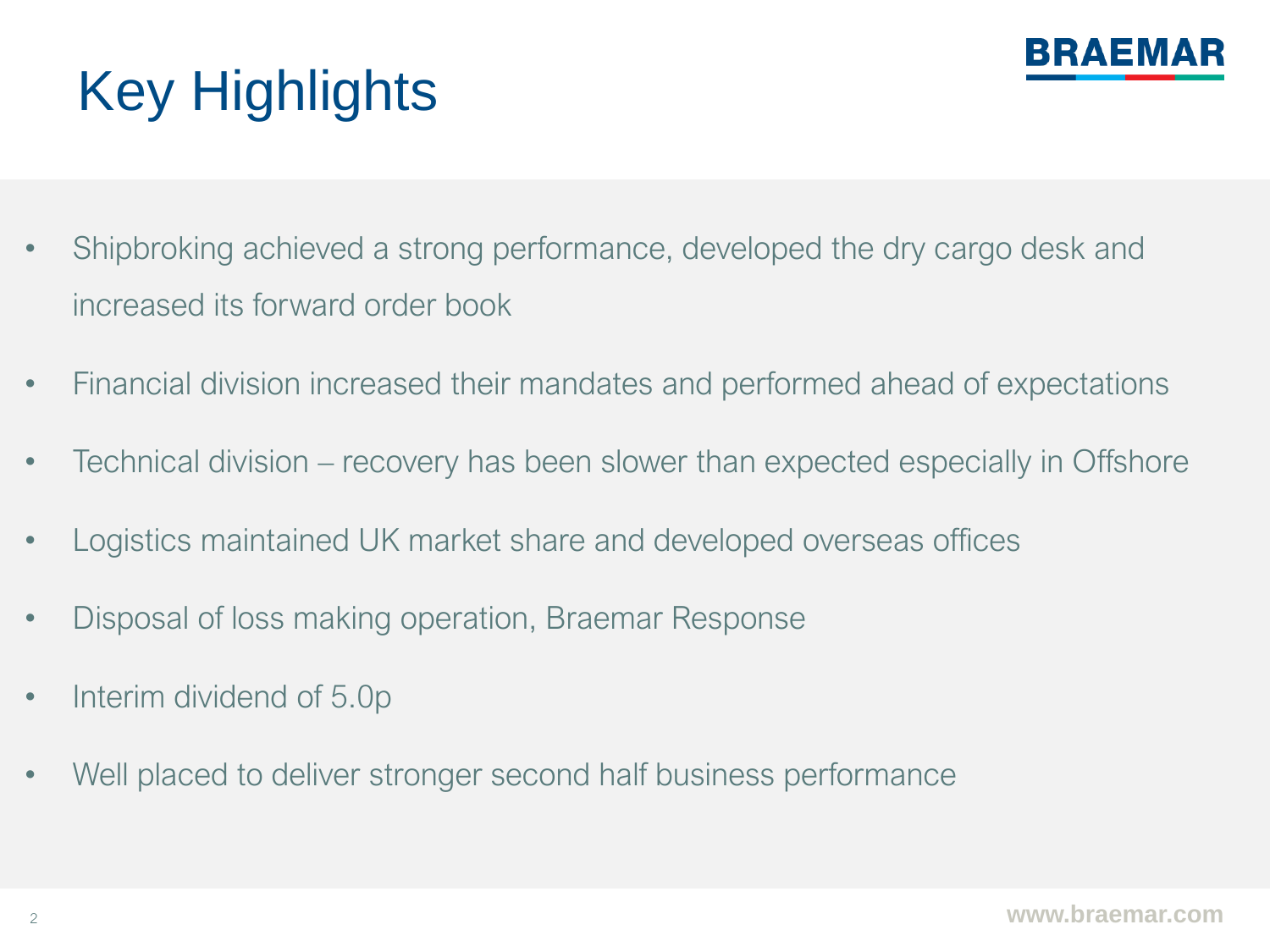### Investment characteristics



BRAEMAR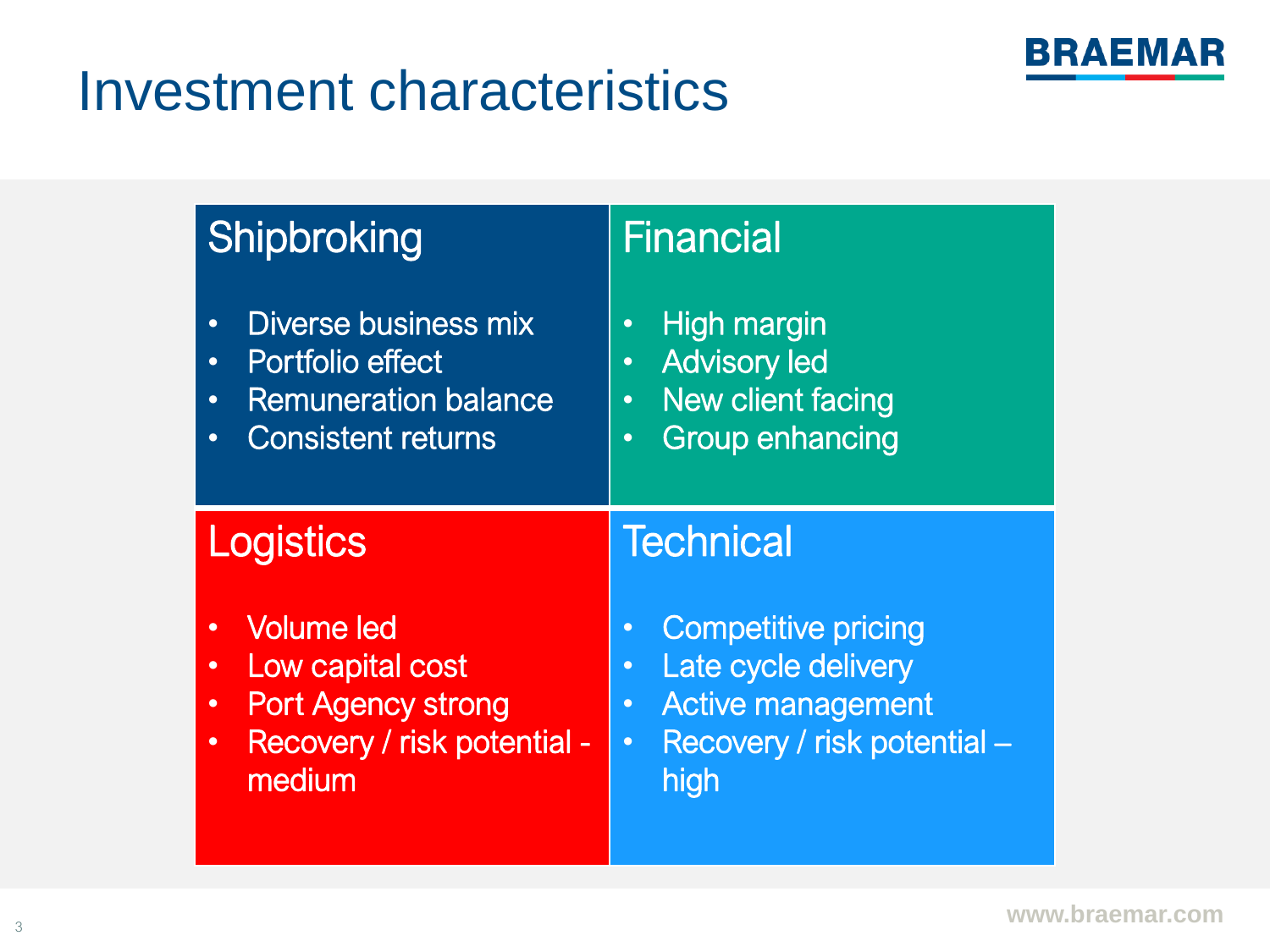

### Segmental Results (underlying)

|                  | H1 2018/19               |              | H1 2017/18               |                          |              | FY 2017/18     |                      |              |                         |
|------------------|--------------------------|--------------|--------------------------|--------------------------|--------------|----------------|----------------------|--------------|-------------------------|
|                  | Revenue<br>£m            | Profit<br>Em | Margin<br>$\frac{0}{0}$  | Revenue<br>Em            | Profit<br>£m | Margin<br>$\%$ | <b>Revenue</b><br>Em | Profit<br>Em | Margin<br>$\frac{0}{0}$ |
| Shipbroking      | 34.7                     | 3.9          | 11.4%                    | 30.4                     | 3.5          | 11.4%          | 61.8                 | 7.7          | 12.5%                   |
| Financial        | 4.4                      | 1.7          | 37.8%                    |                          |              |                | 3.7                  | 1.8          | 47.6%                   |
| <b>Logistics</b> | 15.9                     | 0.5          | 2.9%                     | 16.4                     | 0.6          | 3.5%           | 33.2                 | 0.8          | 2.3%                    |
| <b>Technical</b> | 16.7                     | (0.7)        | $(4.1)\%$                | 17.7                     | (0.2)        | $(0.8)\%$      | 34.6                 | 0.7          | 2.1%                    |
| <b>Central</b>   | $\overline{\phantom{a}}$ | (2.6)        | $\overline{\phantom{a}}$ | $\overline{\phantom{a}}$ | (1.4)        | $\equiv$       | ÷                    | (2.9)        | $\equiv$                |
|                  | 71.6                     | 2.8          | 3.9%                     | 64.5                     | 2.5          | 3.8%           | 133.4                | 8.2          | 6.1%                    |

\*Financial Division established on 26 September 2017 and contributed 5 months results to the 2017/18 full year income statement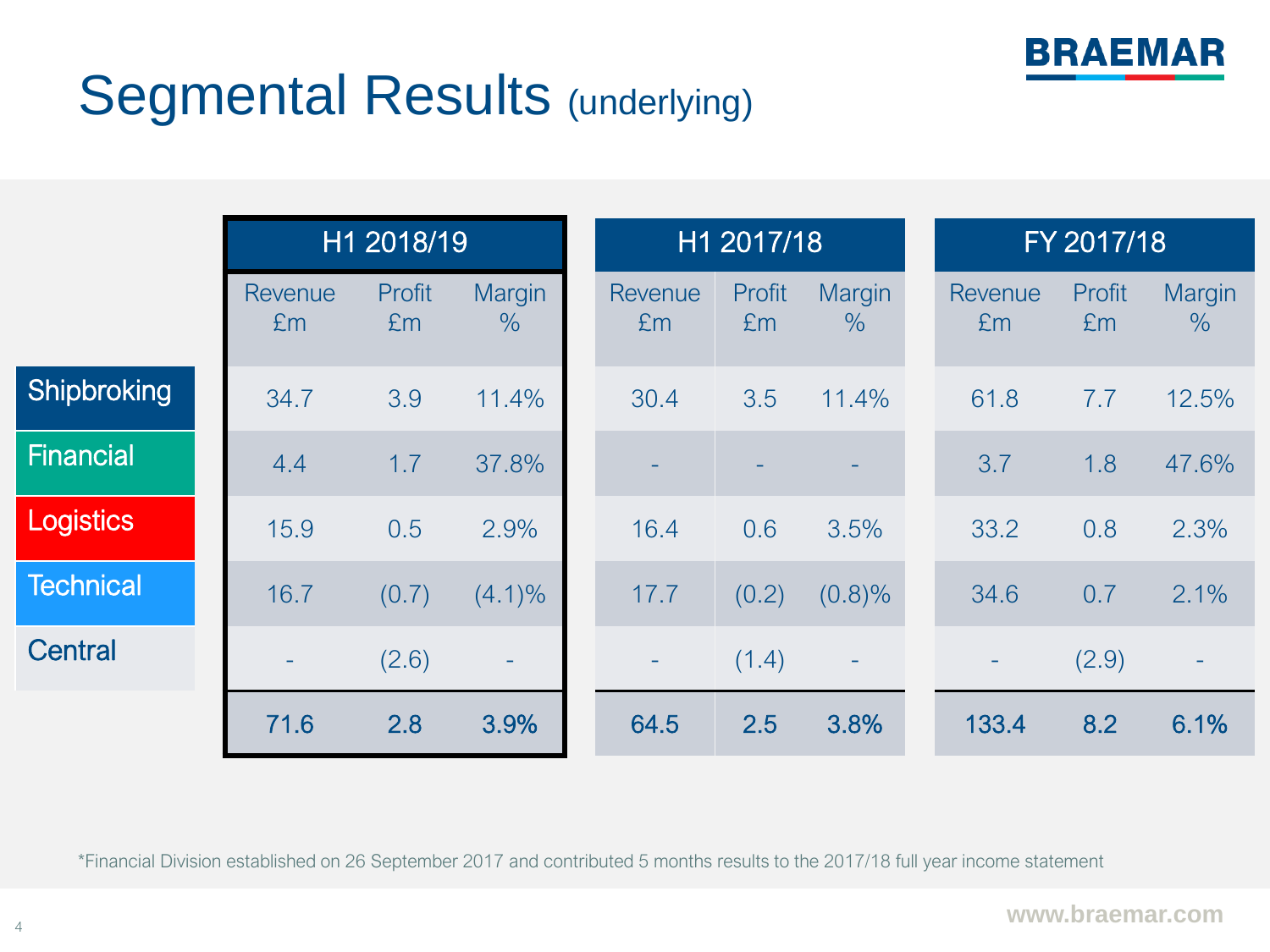

# Specific Items

|                                                   | H1 2018/19<br>Em | H1 2017/18<br>Em | FY 2017/18<br>Em |
|---------------------------------------------------|------------------|------------------|------------------|
| Amortisation                                      | (1.0)            | (0.1)            | (2.4)            |
|                                                   |                  |                  |                  |
| <b>Acquisition Items</b><br><b>ACM</b>            | (0.1)            | (0.6)            | (0.6)            |
| <b>Braemar-Naves</b><br>$\bullet$                 | (3.5)            | (0.9)            | (5.1)            |
| <b>Braemar-Atlantic</b><br>$\bullet$              | (1.4)            |                  | (0.6)            |
| Other<br>$\bullet$                                | < (0.1)          | (0.2)            | (0.4)            |
|                                                   | (6.1)            | (1.8)            | (9.1)            |
|                                                   |                  |                  |                  |
| Reconciliation of Underlying PBT to reported PBT: |                  |                  |                  |
| Underlying profit before tax                      | 2.5              | 2.3              | 7.7              |
| Specific items                                    | (6.1)            | (1.8)            | (9.1)            |
| Acquisition related finance costs                 | (0.2)            |                  | (0.2)            |
| Reported (loss)/profit before tax                 | (3.8)            | 0.5              | (1.5)            |

Note: - £0.1m of the total Specific Items for H1 2018/19 represents cash payments, with £6.0m due to accounting charges based on IFRS acquisition accounting. - Underlying results in H1 2018/19 include £0.8m of one-off costs incurred in the period in relation to Board changes.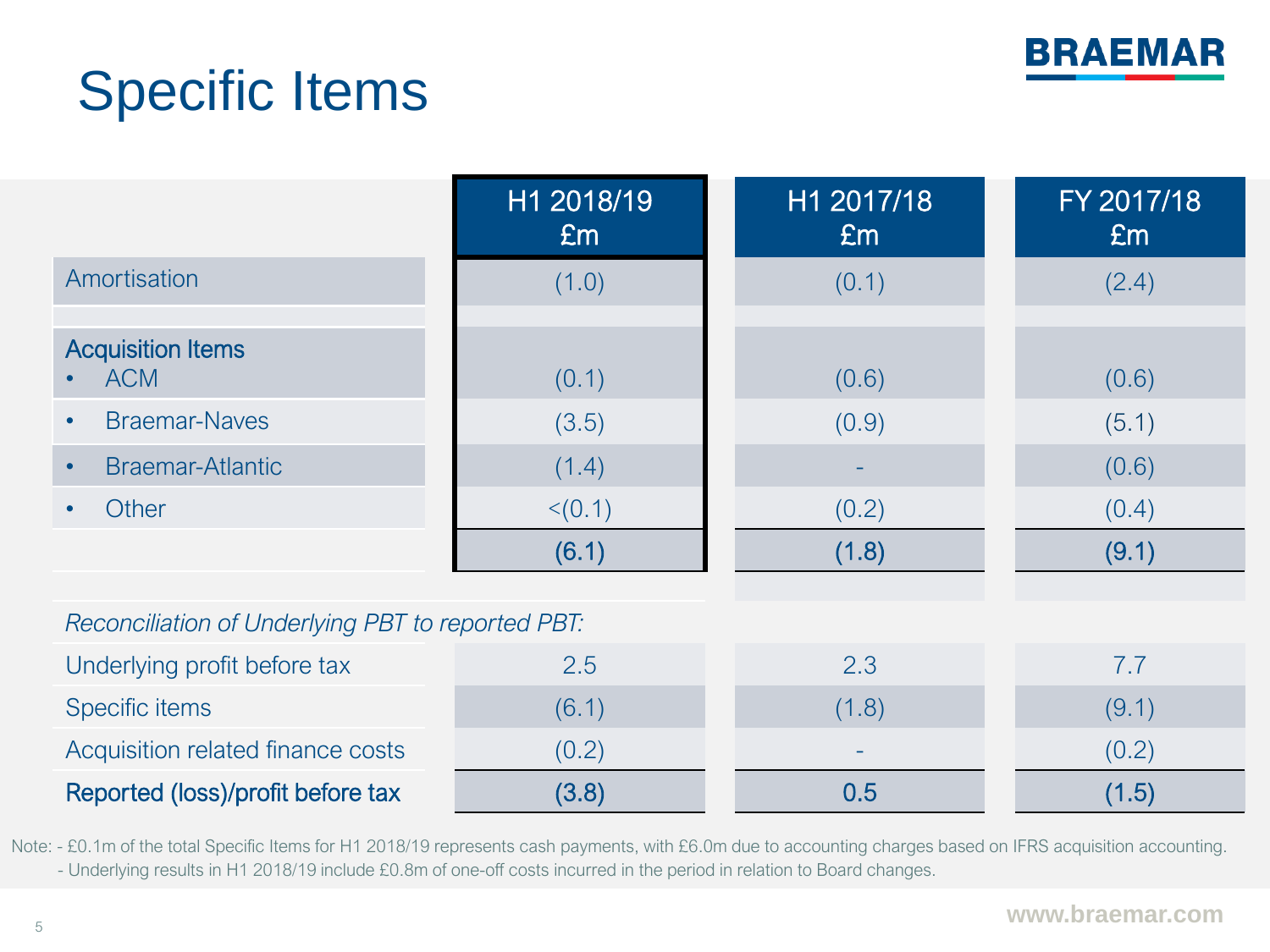

### Group Balance Sheet

|                                                       | H1<br>2018/19<br>Em | H <sub>1</sub><br>$\overline{ 2017/18^{**} }$<br>Em | <b>FY</b><br>2017/18<br>Em |
|-------------------------------------------------------|---------------------|-----------------------------------------------------|----------------------------|
| Goodwill and other intangibles                        | 92.4                | 79.8                                                | 92.4                       |
| Non current assets                                    | 7.8                 | 9.2                                                 | 8.1                        |
| <b>Current assets</b>                                 | 59.7                | 53.9                                                | 55.6                       |
| <b>Current liabilities</b>                            | (47.7)              | (46.8)                                              | (44.4)                     |
| Convertible loan notes and deferred<br>consideration* | (14.4)              |                                                     | (10.7)                     |
| Pension                                               | (3.2)               | (4.0)                                               | (3.4)                      |
| Provisions / Other                                    | (1.5)               | (1.3)                                               | (1.4)                      |
| Net (debt) / cash                                     | (9.3)               | 6.2                                                 | (2.4)                      |
| <b>Net Assets</b>                                     | 83.8                | 97.0                                                | 93.7                       |

\* See Appendix 1 for key terms re. conversion

\*\* H1 2017/18 has been represented following the reclassification of Braemar Response as discontinued.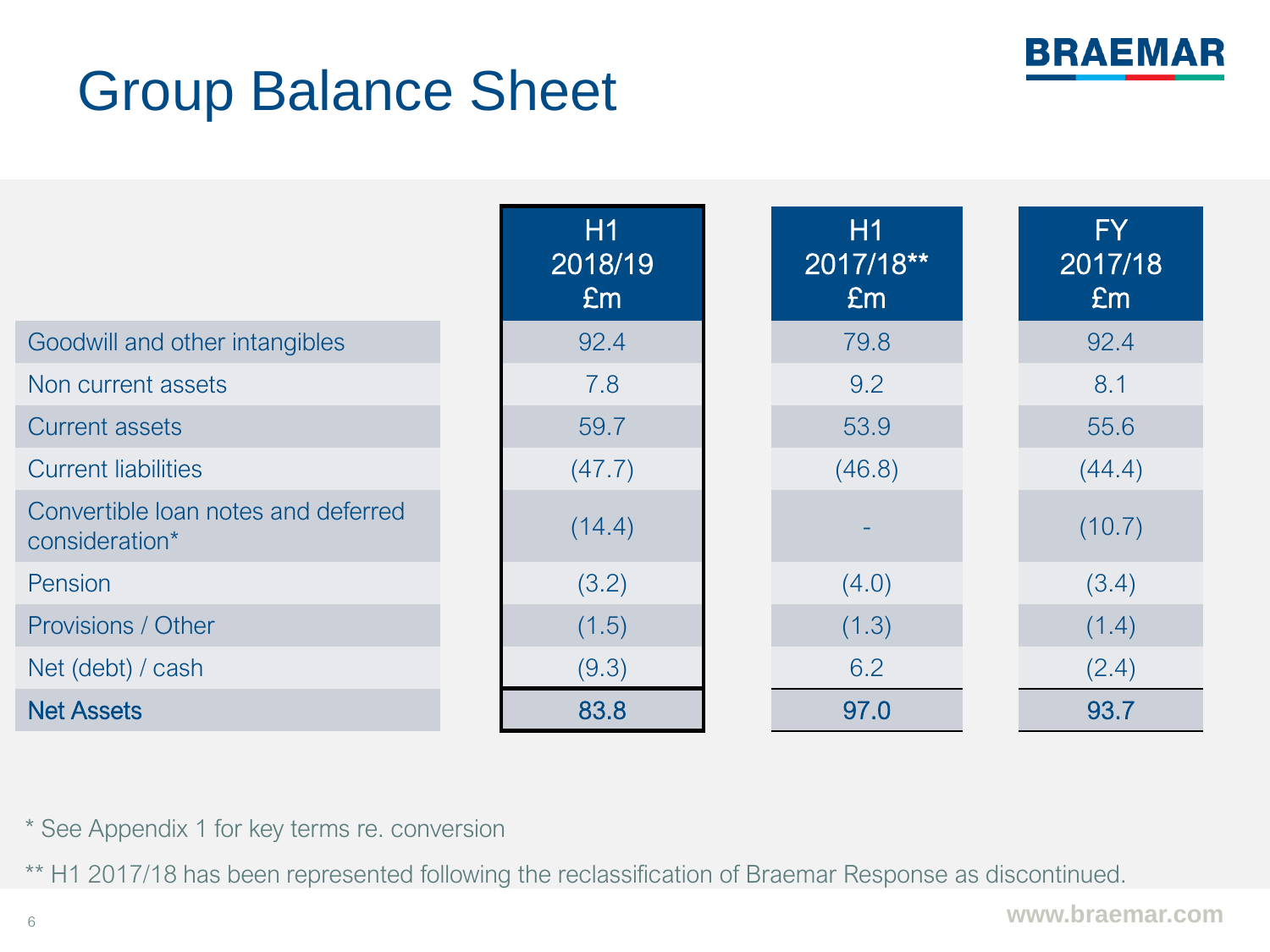

## Group Cashflow Statement

|                                             | H1<br>2018/19<br>Em | H2<br>2017/18<br>Em | H1<br>2017/18<br>Em |    | <b>FY</b><br>2017/18<br>Em |
|---------------------------------------------|---------------------|---------------------|---------------------|----|----------------------------|
| Cashflow from continuing trading operations | 1.3                 | 1.0                 | 3.1                 |    | 4.1                        |
| Working capital movement                    | (1.0)               | 0.7                 | 0.5                 |    | 1.2                        |
| One-off Board changes                       | (0.8)               |                     |                     |    |                            |
| Capital expenditure                         | (1.0)               | (0.6)               | (0.4)               |    | (1.0)                      |
| <b>Investments in Shipbroking hires</b>     | (1.0)               | (0.7)               |                     |    | (0.7)                      |
| Discontinued operations                     | (0.8)               | (0.4)               | (0.7)               |    | (1.1)                      |
| Pension payments                            | (0.2)               | (0.2)               | (0.3)               |    | (0.5)                      |
| <b>Acquisition payments</b>                 | (0.3)               | (5.6)               | (0.4)               |    | (5.9)                      |
| Dividends/purchase of own shares            | (3.7)               | (1.7)               | (2.3)               |    | (4.0)                      |
| <b>FX Impact</b>                            | 0.6                 | (1.4)               | (0.2)               |    | (1.6)                      |
| Movements in cash                           | (6.9)               | (8.7)               | (0.9)               |    | (9.5)                      |
| Net (debt)/cash                             | (9.3)               | (2.4)               | 6.2                 | W. | (2.4)<br>m                 |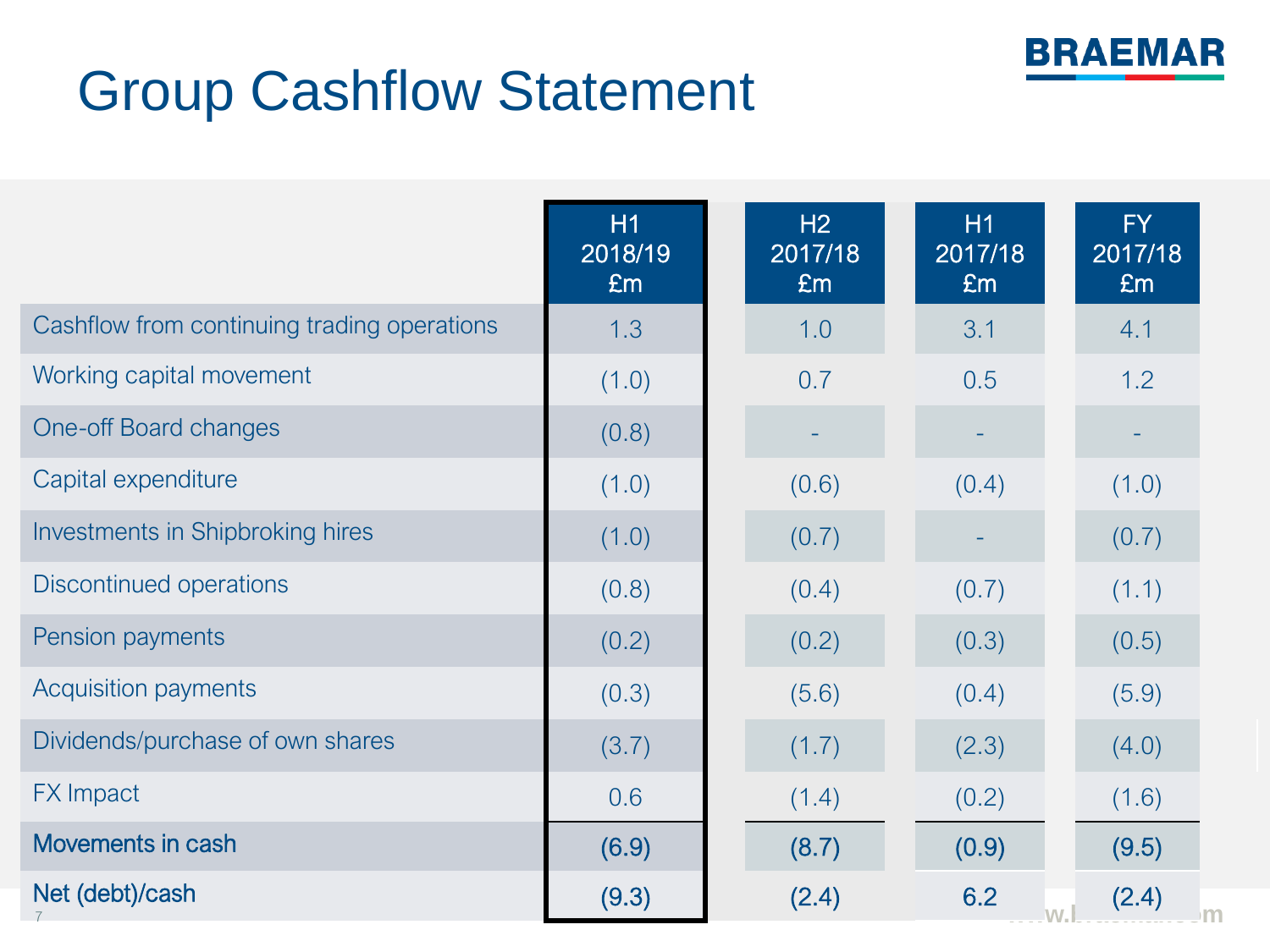

# Earnings and Dividend per share

|                               | H1 2018/19 | 2017/18 | 2016/17 |
|-------------------------------|------------|---------|---------|
| <b>Half Year</b>              | 5.0        | 5.0     | 9.0     |
| <b>Full Year</b>              | n/a        | 10.0    | 5.0     |
| Total (pence)                 | n/a        | 15.0    | 14.0    |
| <b>Underlying EPS (pence)</b> | 6.53       | 21.14   | 10.70   |
| Cover                         | 1.3        | 1.4     | 0.8     |

- Proposed interim dividend of 5p (at a cost of c£1.5m), payable on 14 December 2018
- Dividend policy to pay 1:2 split between interim and final
- Dividend cover target remains to build to 1.5x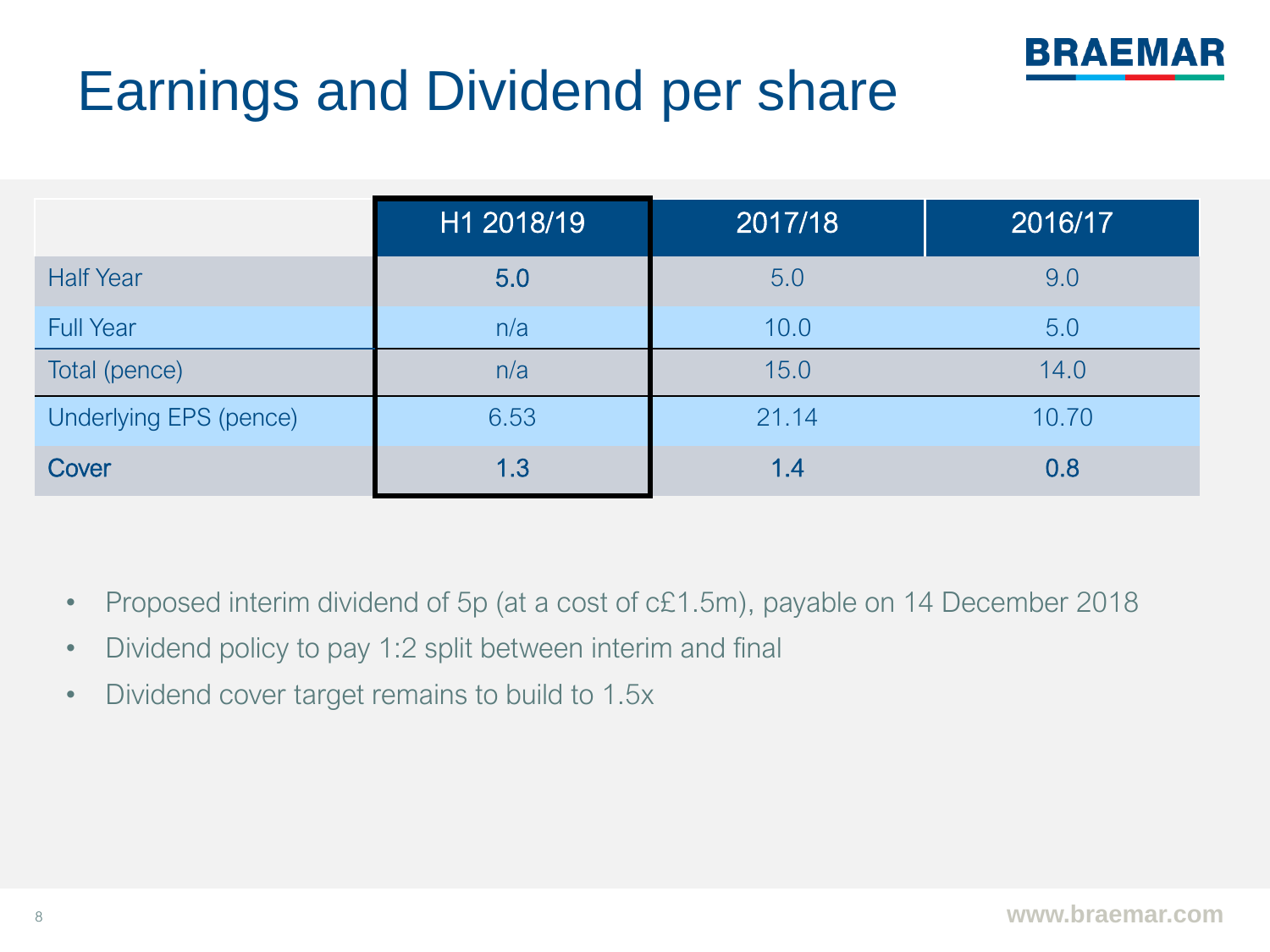# Shipbroking Division



|                                    | H1 2018/19 | H <sub>2</sub> 2017/18 | H1 2017/18 |
|------------------------------------|------------|------------------------|------------|
| <b>Revenue</b>                     | £34.7m     | £31.4m                 | £30.4m     |
| <b>Underlying Operating Profit</b> | £3.9m      | £4.3m                  | £3.5m      |
| <b>Staff</b>                       | 296        | 298                    | 302        |
| <b>Forward Order Book</b>          | \$46m      | \$44m                  | \$42m      |
| <b>Total Transactions</b>          | 3,069      | 2,995                  | 3,079      |

- Revenues excluding Atlantic up by 9.5% year on year
- Forward order book up by 9.5% year on year
- **•** Investment in recruitment of high quality brokers reaping rewards 14 net new brokers in Dry Cargo
- NAVES connection opening up new opportunities for Shipbroking
- Atlantic Securities team of 12 brokers across coal and dry FFA's; coal derivative market volumes have been subdued; leading physical broker in API 2 and API 4 markets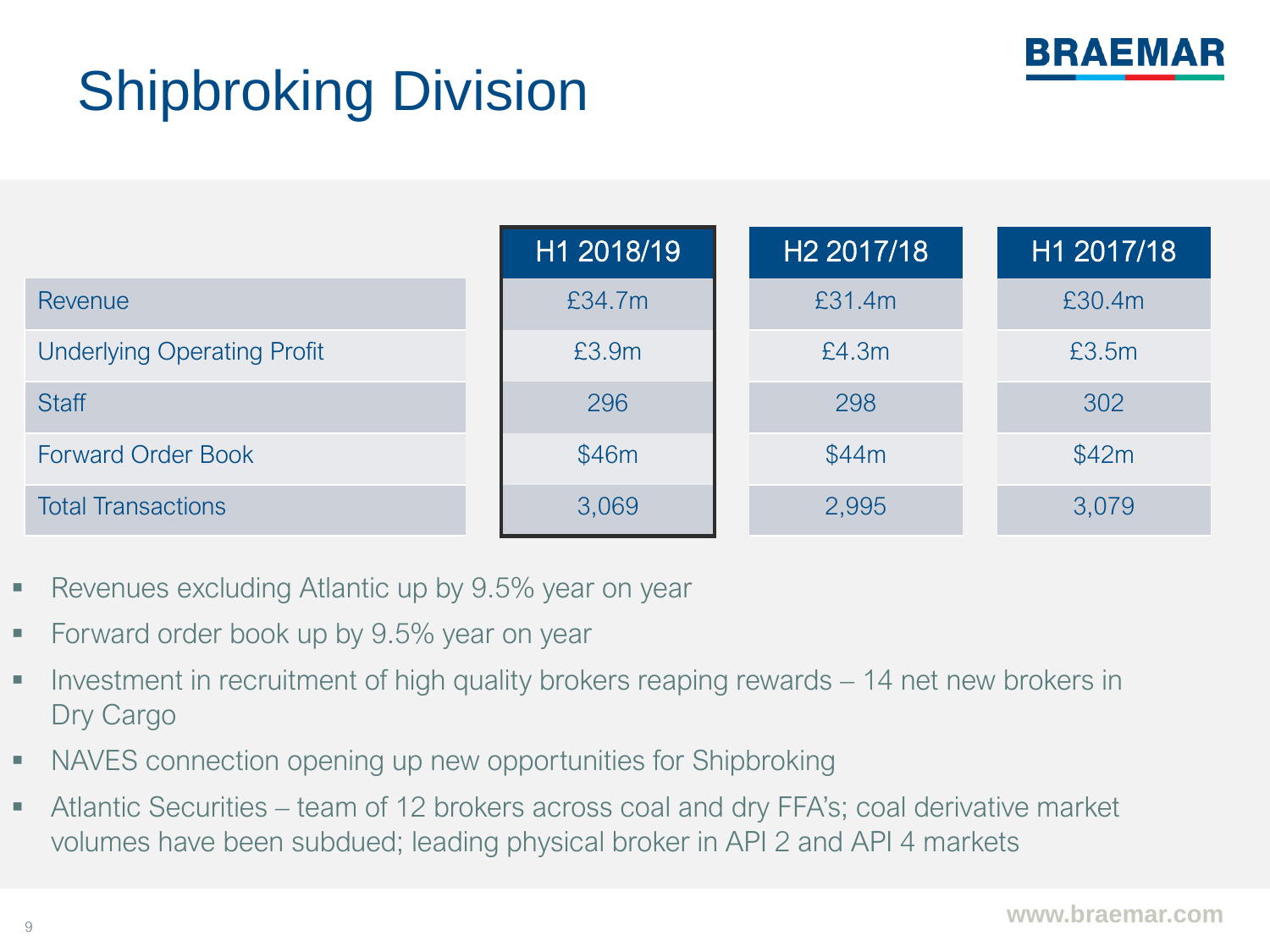

# Shipbroking – Revenue by Desk

• Investment in Dry Cargo desk has contributed towards material uplift in revenues



Note: Revenue per head is for 6 months only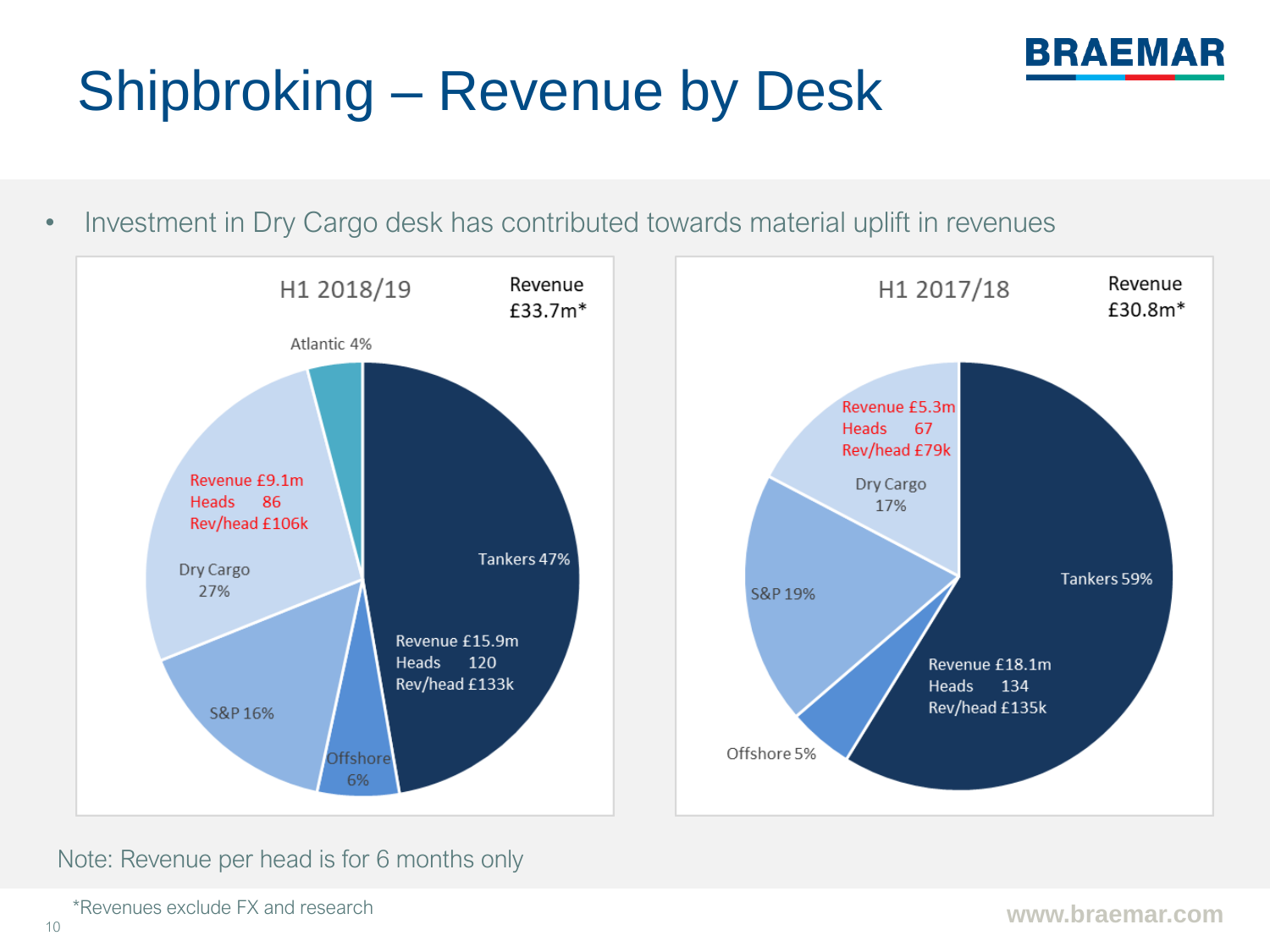

# Shipbroking – consistent returns

• Operating margins have been stable over last 4 years – reflecting the diverse mix of shipbroking transactions, the counterbalancing effect of individual market trading cycles and the appropriate balance between fixed and variable remuneration structures

|                        | <b>H1 FY19</b> | <b>FY18</b> | <b>FY17</b> | <b>FY16</b> | FY15*** |
|------------------------|----------------|-------------|-------------|-------------|---------|
| Revenue (£m)           | 34.7           | 61.8        | 63.1        | 70.7        | 53.6    |
| Operating profit (£m)  | $4.6*$         | $7.9*$      | 7.9         | 9.7         | 5.6     |
| No of Staff            | 296            | 298         | 291         | 334         | 327     |
| Operating margin %     | 13.3%          | 12.8%       | 12.5%       | 13.7%       | 10.4%   |
| Revenue per staff (£k) | £233k**        | £207k       | £217k       | £212k       | £164k   |

- Adjusted for investment cost of new staff
- \*\* Annualised
- \*\*\* The merger with ACM Shipping Group plc completed on July 2014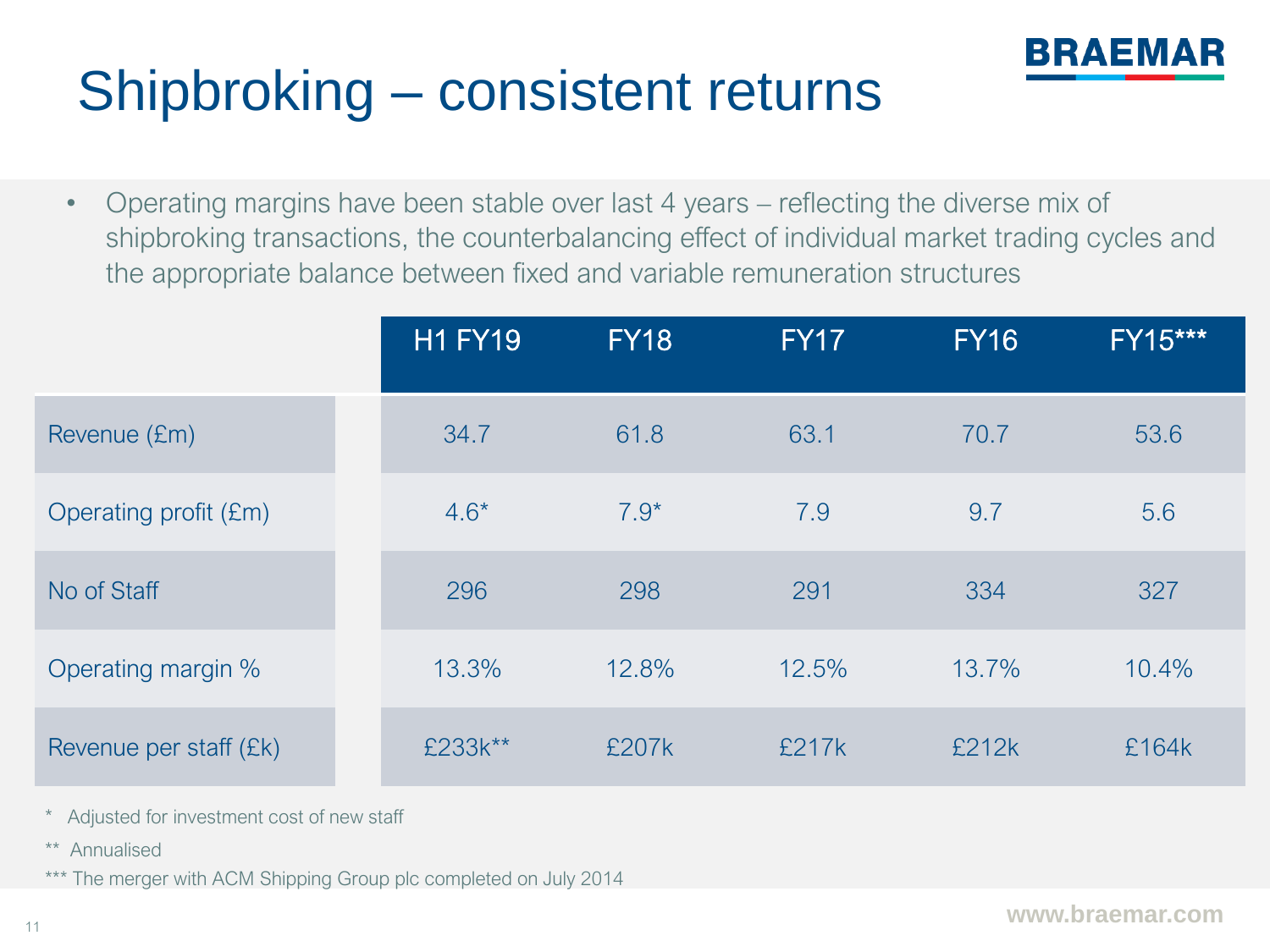### Seaborne trade outlook

#### **Maritime transport**

Worldwide, % change on a year earlier



*"Global seaborne trade rose by 4% in volume terms in 2017, according to UNCTAD, the fastest growth rate in five years. Expansion was largely driven by increased industrial production in emerging markets, which account for 60% of shipped exports. Rising trade was accompanied by a 3.3% increase in maritime-fleet capacity. UNCTAD thinks the prospects are bright, too. Autonomous ships could boost efficiency in the industry, though job losses and cyber-security concerns may slow adoption of the technology. Despite tensions between America and China, seaborne trade is forecast to rise by another 4% in 2018, and then by 3.8% annually until 2023."*

The Economist – Oct 2018

BRAEMAR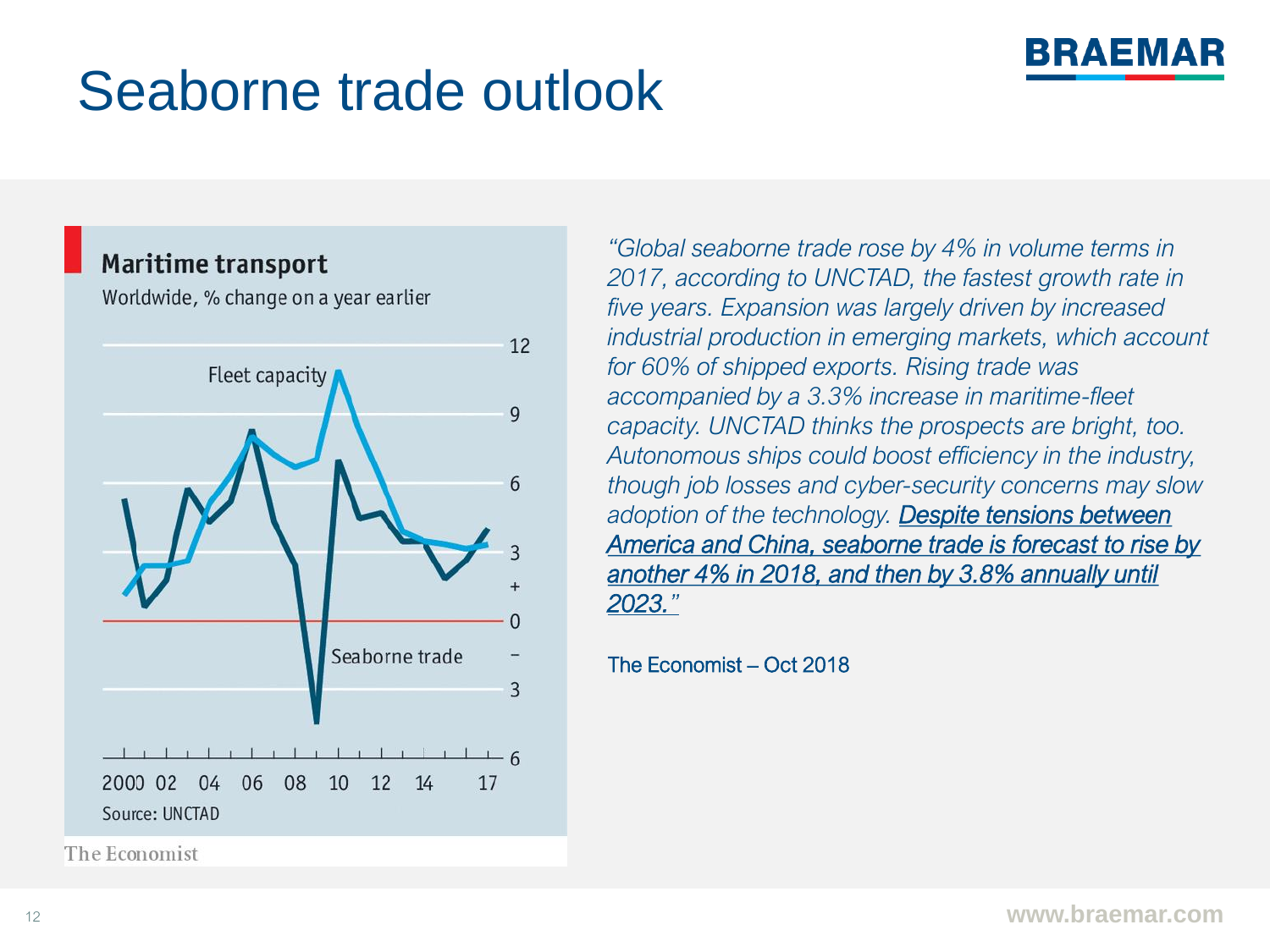## Dry v Crude – time charter rates



BRAEMAR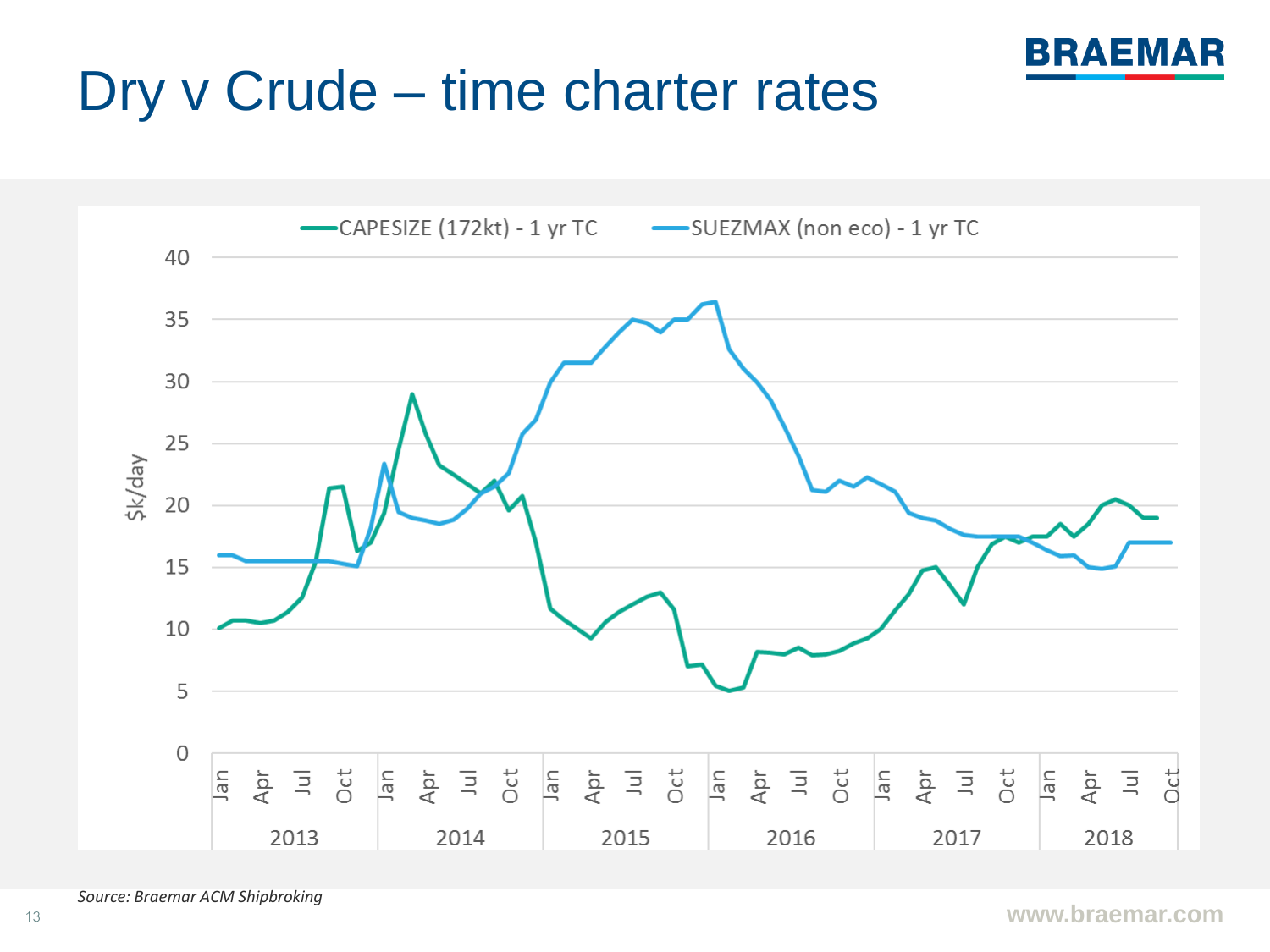# Financial Division



|                                    | H1 2018/19 | H <sub>2</sub> 2017/18* | H1 2017/18               |
|------------------------------------|------------|-------------------------|--------------------------|
| Revenue                            | £4.4m      | £3.7m                   | $-$                      |
| <b>Underlying Operating Profit</b> | £1.7m      | £1.8m                   | $\overline{\phantom{0}}$ |
| <b>Operating Margin</b>            | 37.8%      | 47.6%                   | -                        |

- \* 5 months only
- Trading ahead of expectations
- Good pipeline of advisory and refinancing business in both Hamburg and London; less reliance on restructuring and insolvency work and the banks
- Increasingly the balance of revenues is moving towards success fees as opposed to retainers
- Integrating well with Shipbroking and Technical divisions the one-stop shop offering appeals to our financial clients
- October 2018 set up Singapore operation (out of our Shipbroking office)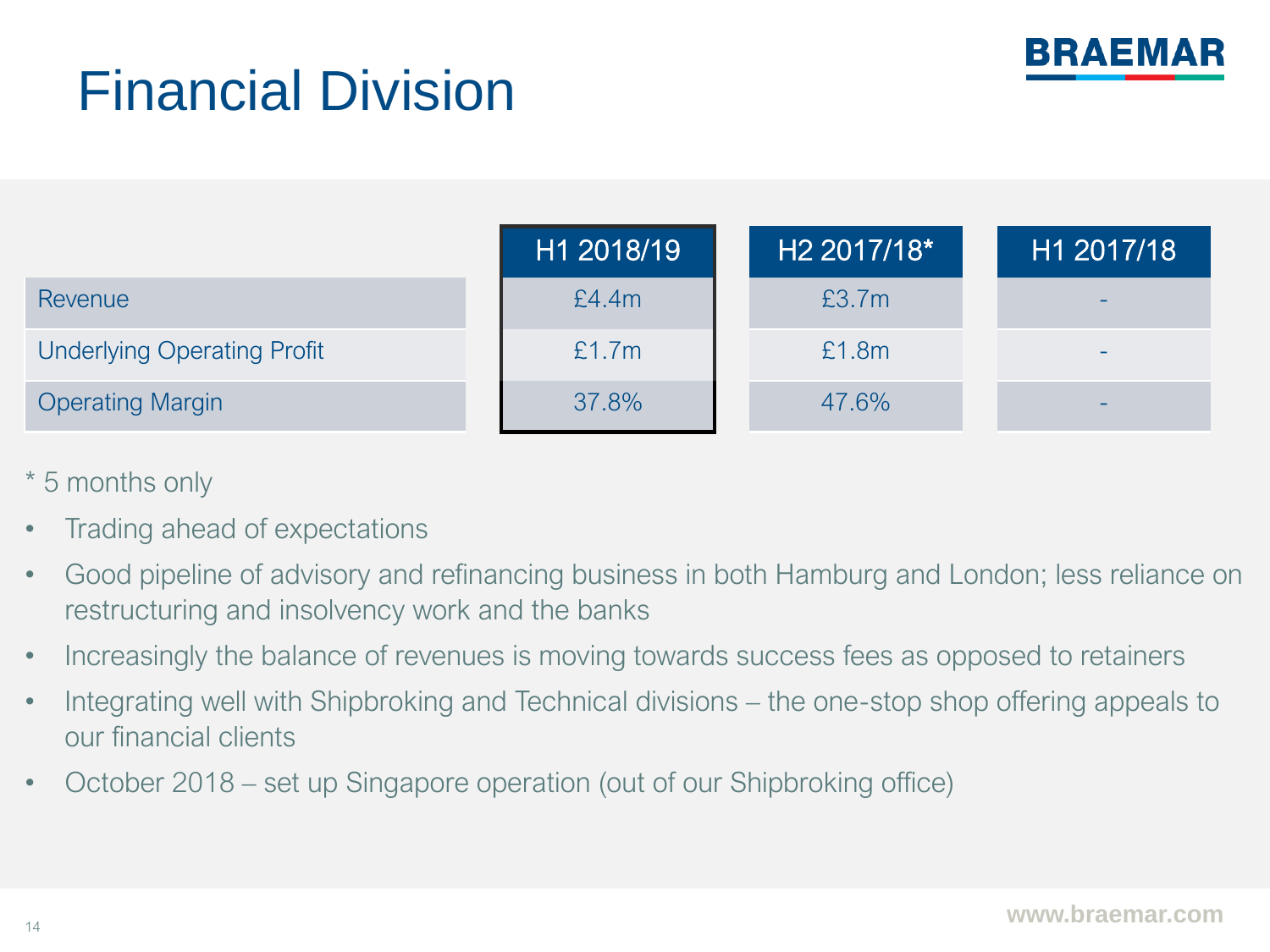### Financials – broad client base



- Increasingly diversified and broad client base
- Retainer income more than covers base operating costs

|                        | #   |                                                                                                |
|------------------------|-----|------------------------------------------------------------------------------------------------|
| <b>Retainer only</b>   | 16  |                                                                                                |
| Retainer + success fee | 5   | Current mandates include:                                                                      |
| Success fee only       | 9   | Sell-side advice for dry bulk fleet disposal<br>$\bullet$                                      |
| No of clients          | 30  | Sell-side advice for tanker company<br>$\bullet$<br>disposal                                   |
|                        |     | LNG newbuilding financing<br>$\bullet$<br>Owner support for several high leverage<br>$\bullet$ |
|                        | Em  | refinancings<br>Numerous vessel restructurings                                                 |
| Retainer income        | 1.8 | Advice on loan portfolio management                                                            |
| <b>Success fees</b>    | 2.6 | Disposal and refinancing of cruise ship                                                        |
| Income                 | 4.4 |                                                                                                |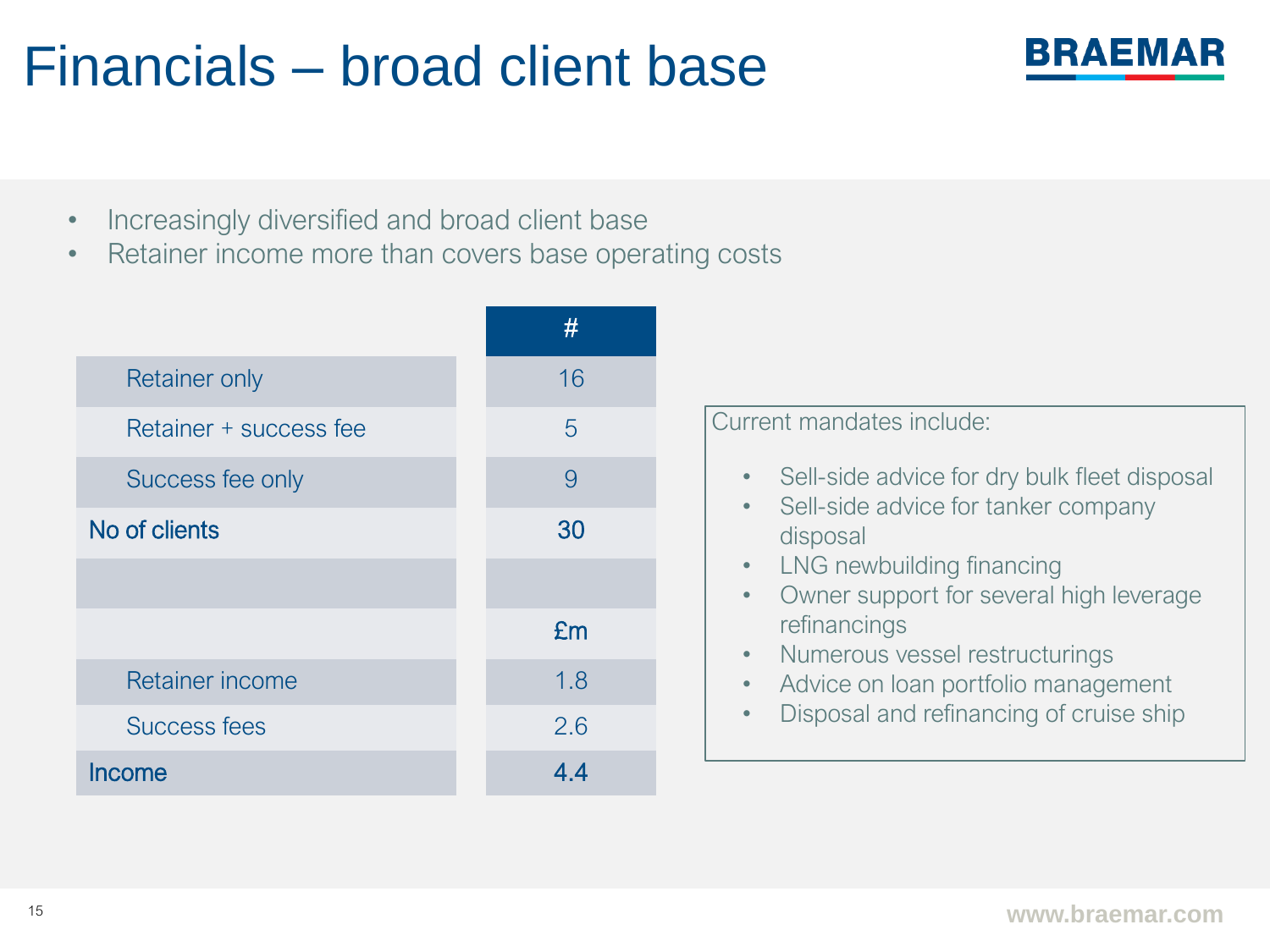

# Technical Division

|                                      | H1 2018/19 | H <sub>2</sub> 2017/18 | H1 2017/18 |
|--------------------------------------|------------|------------------------|------------|
| Revenue                              | £16.7m     | £16.9m                 | £17.7m     |
| Underlying Operating Profit / (Loss) | (E0.7m)    | £0.9m                  | (E0.2m)    |
| <b>Staff</b>                         | 265        | 261                    | 277        |

- Offshore recovery slower than expected resulting in trading losses in H1 2018/19
- Tendering activity increasing but low-pricing is cut-throat
- Oil price recovery is stimulating E&P activity but demand for our services is later in the cycle
- Vessel casualty appointments have been low
- Disposal of loss making operation, Braemar Response
- Working on ways to improve financial performance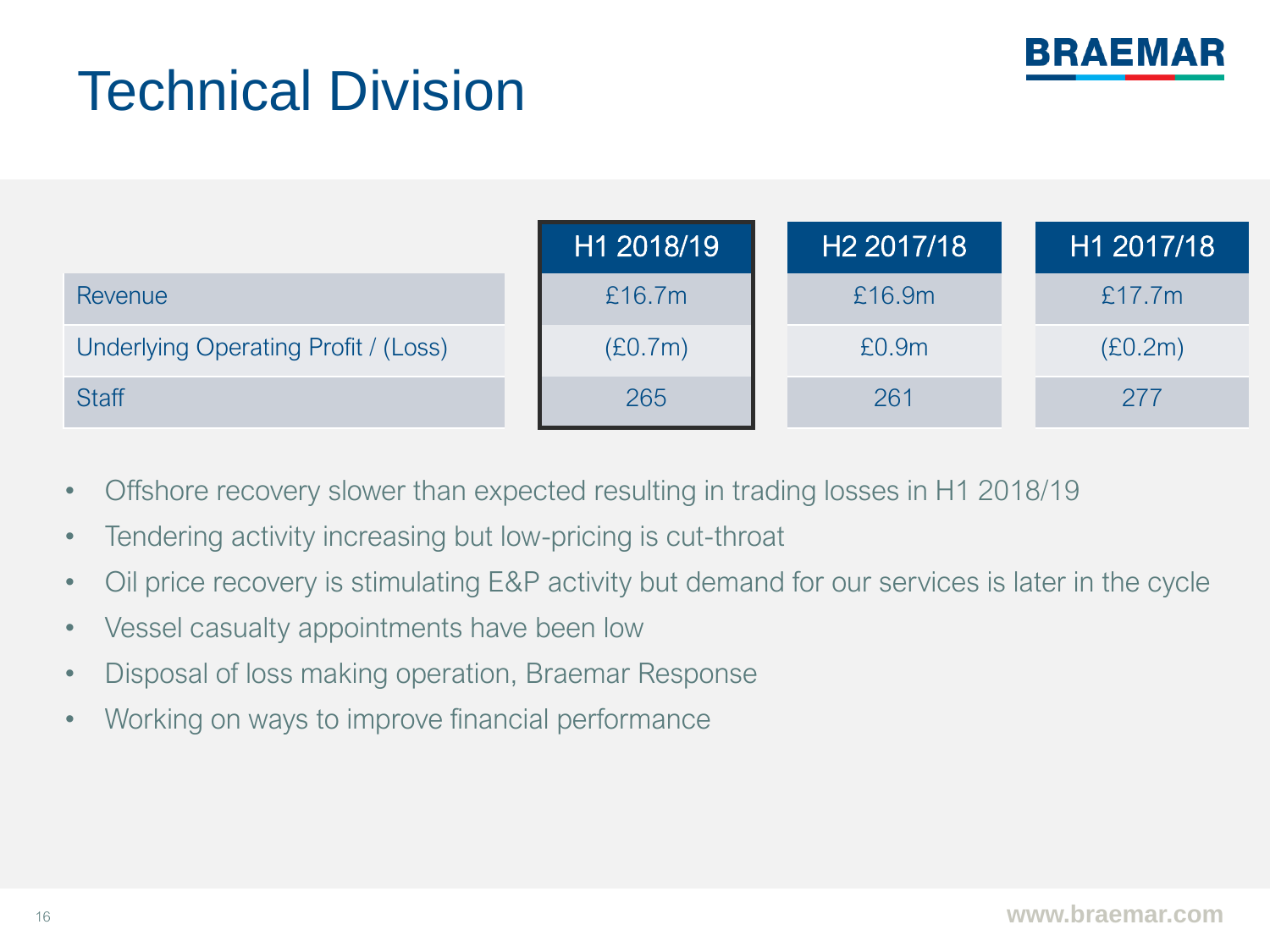

### Technical Revenue By Business Unit



**www.braemar.com**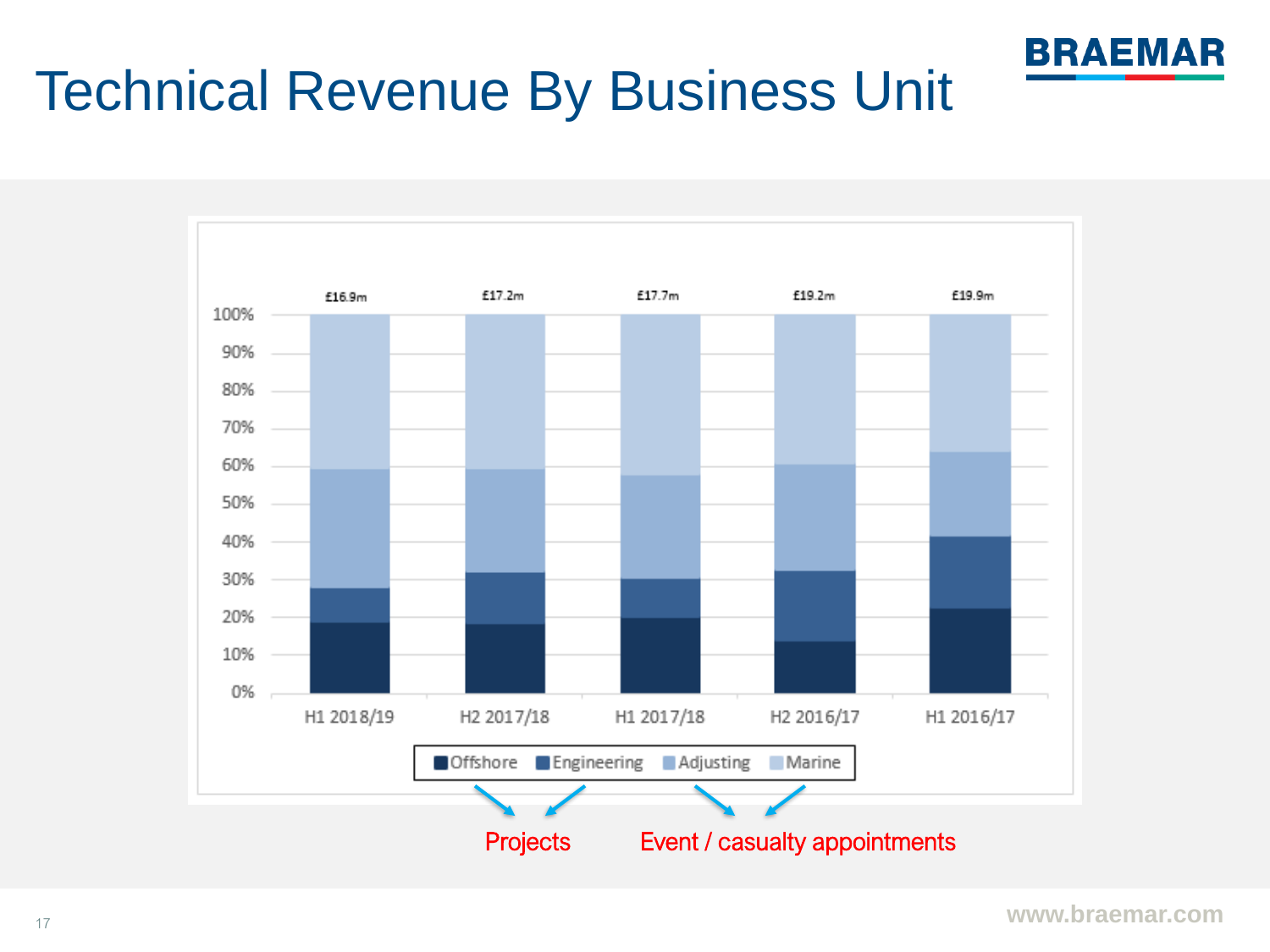



- Trading in line with expectations
- Good performance from global hub operations
- Two new overseas offices set-up costs incurred in H1; revenues from H2
- Market leader in the UK, maintaining share
- UK market has been relatively flat after a quiet summer

BRAEMAR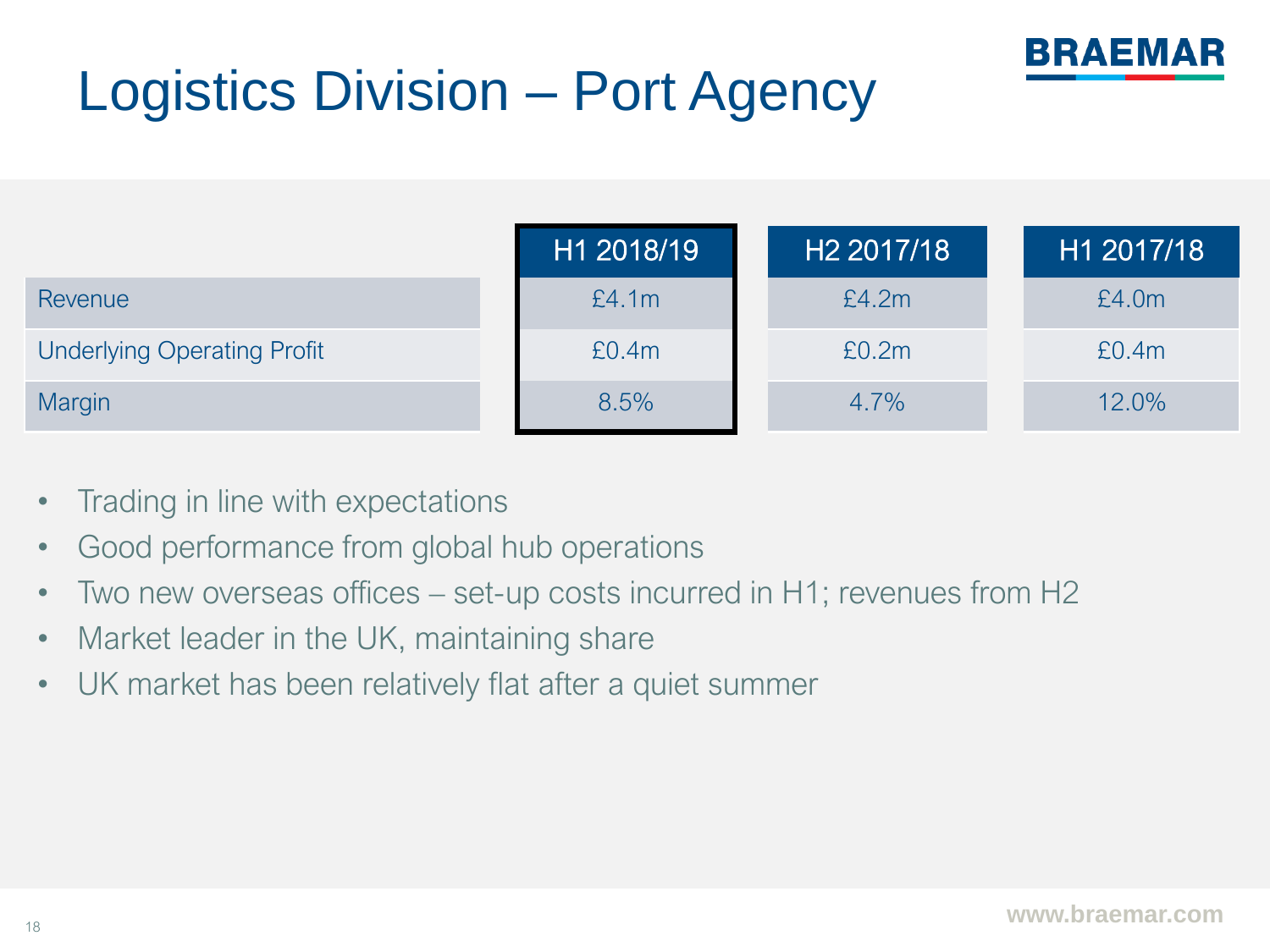

# Logistics Division – Freight Forwarding

|                                    | H1 2018/19 | H <sub>2</sub> 2017/18 | H1 2017/18 |
|------------------------------------|------------|------------------------|------------|
| <b>Revenue</b>                     | £11.8m     | £12.6m                 | £12.4m     |
| <b>Underlying Operating Profit</b> | £0.1m      | £0 <sub>m</sub>        | £0.2m      |
| Margin                             | 1.0%       | $0\%$                  | 1.0%       |

- Revenue and margins below expectations
- Operational issues in the Port of Felixstowe
- New business wins in H1 expected to deliver in H2
- Market challenges of virtual platforms and consolidation within the container lines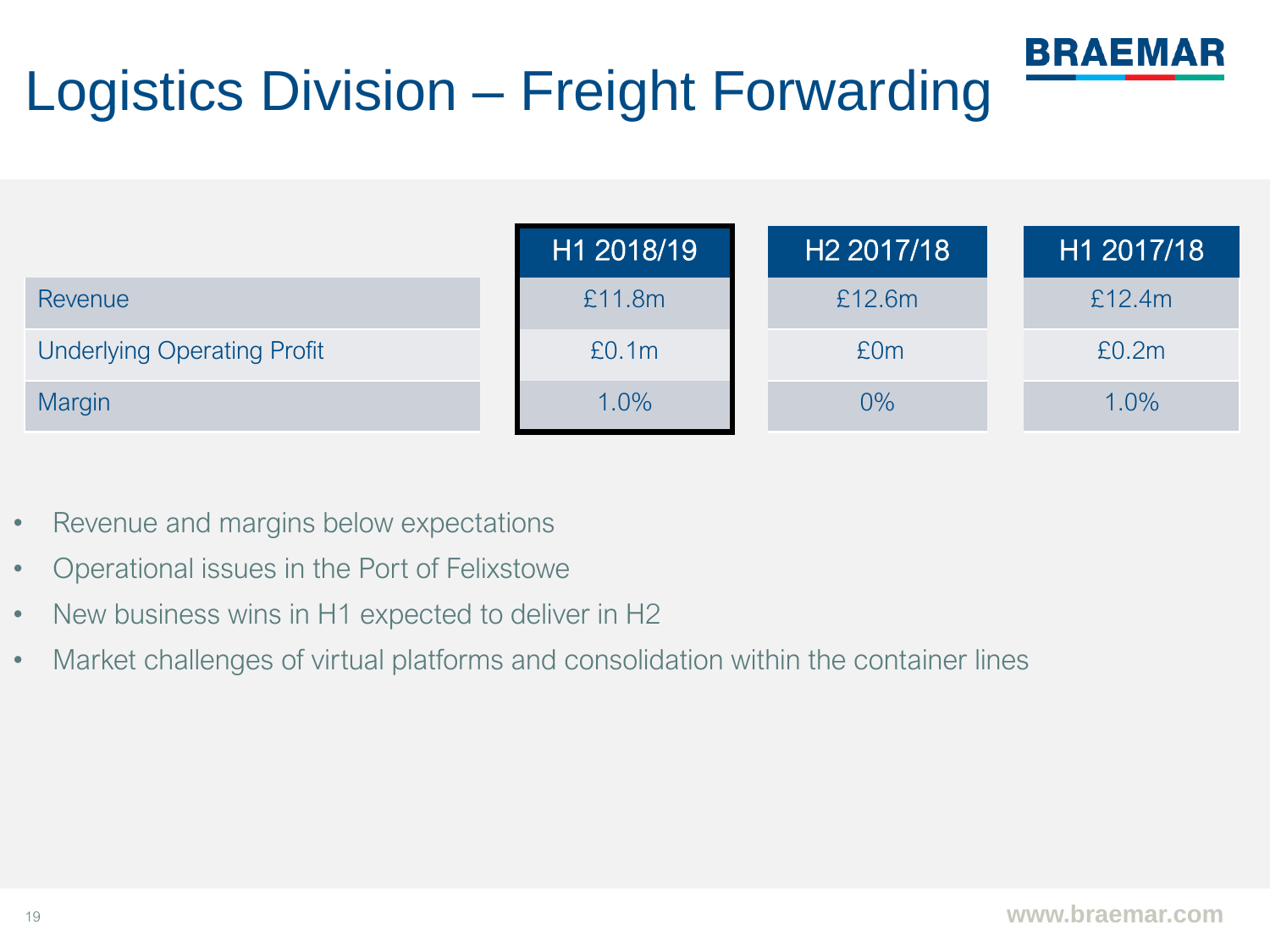# Summary and Outlook



- **Shipbroking** 
	- investment in staff, especially in Dry Cargo is paying off
	- recent uptick in the tanker market
- **Financial** 
	- access to much larger transactions
	- high value added services
	- access to new financial clients
	- success orientated income will make earnings more variable
- Technical addressing underperformance
- Logistics H2 expected to be consistent with H1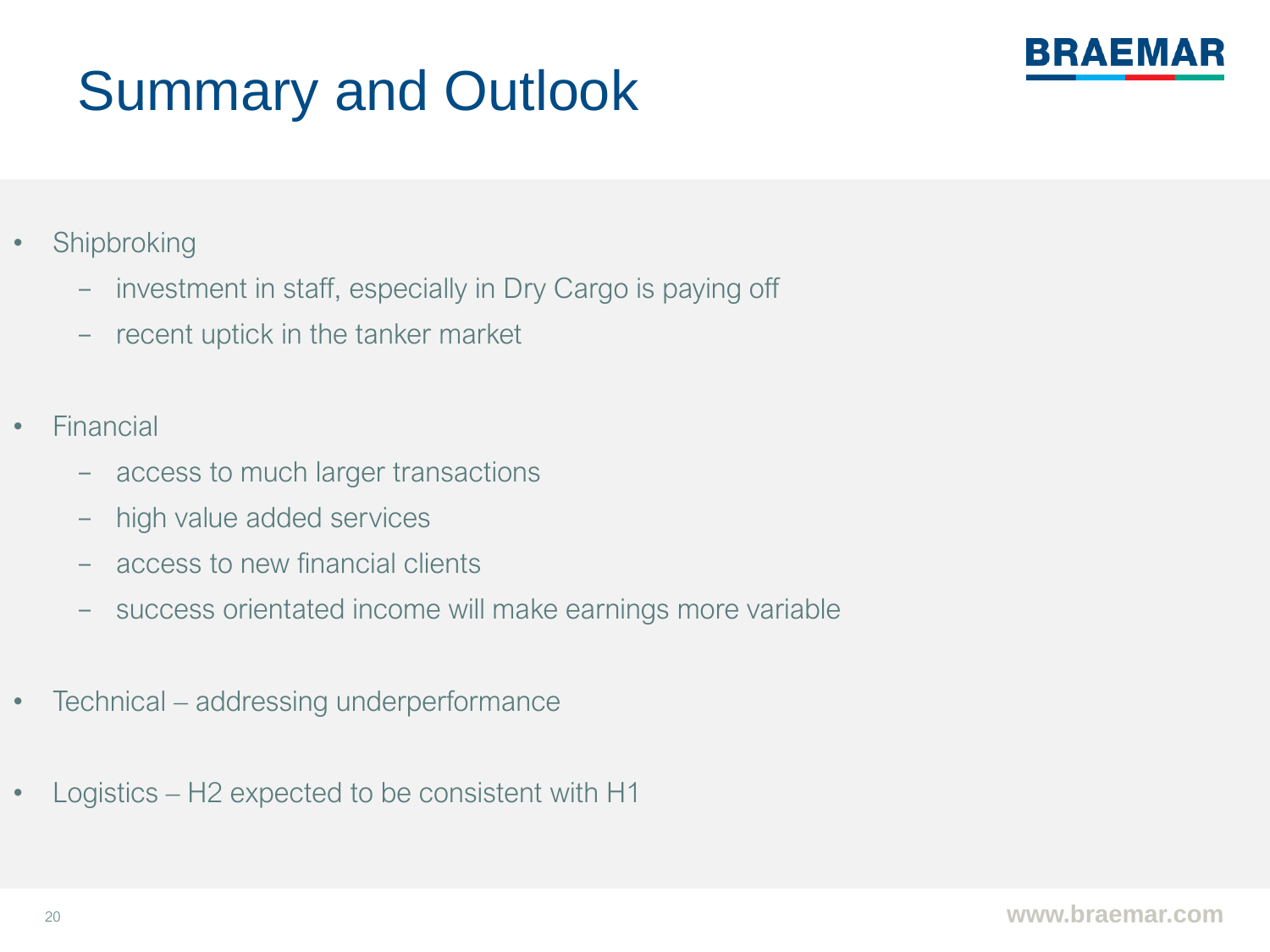

**James Kidwell E: [james.kidwell@braemar.com](mailto:james.kidwell@braemar.com) T: 020 3142 4100**

**James Hayward E: [james.hayward@braemar.com](mailto:louise.evans@braemar.com) T: 020 3142 4100**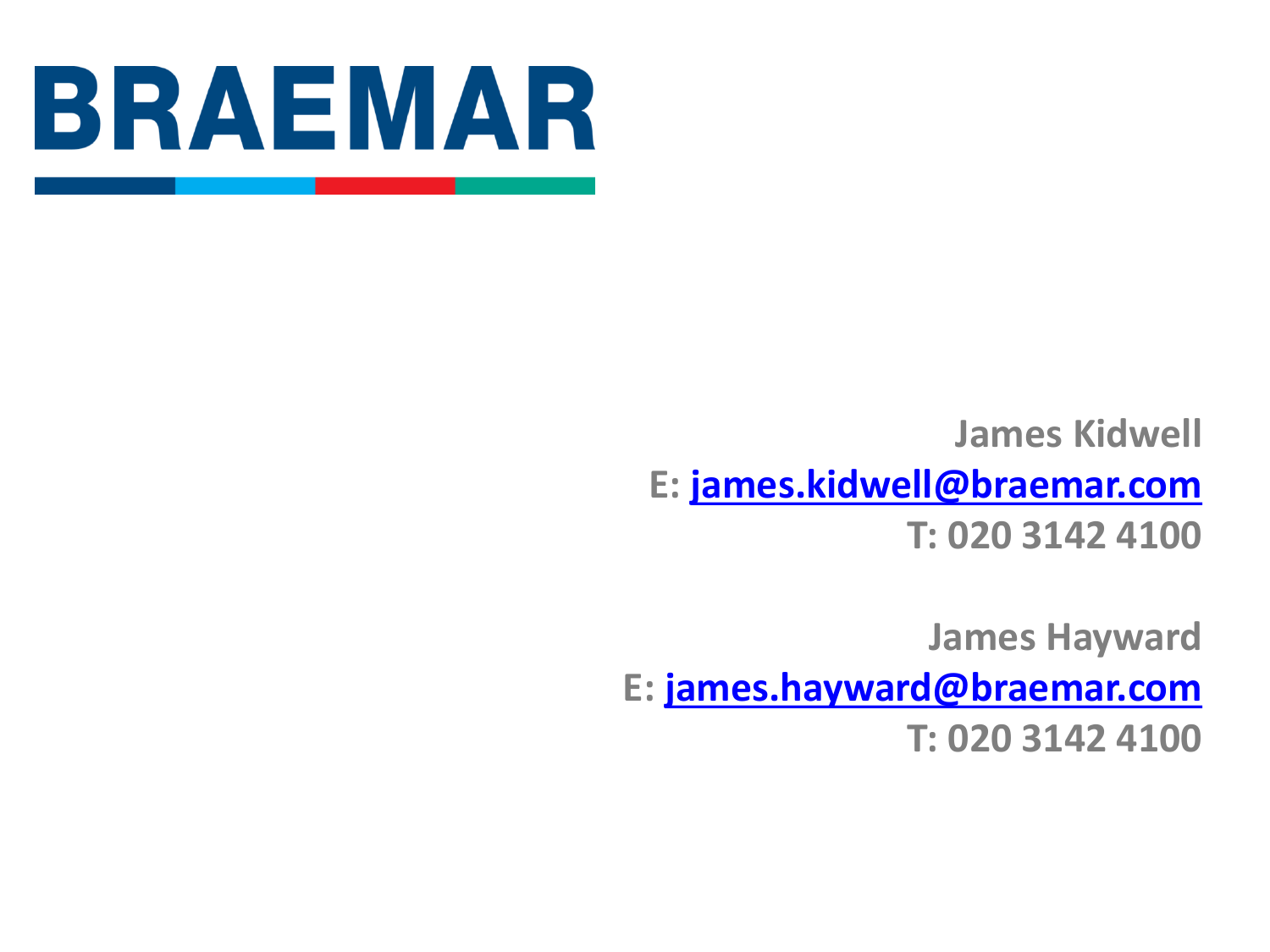

### Appendix 1 – NAVES consideration breakdown

| <b>TRANCHE</b>                                   | <b>DATE</b>                                                                                           | €'000                                         | €'000          | <b>COLLATERAL</b>                                                                                                                                                | Management sellers                                                                                                                                                                               |
|--------------------------------------------------|-------------------------------------------------------------------------------------------------------|-----------------------------------------------|----------------|------------------------------------------------------------------------------------------------------------------------------------------------------------------|--------------------------------------------------------------------------------------------------------------------------------------------------------------------------------------------------|
| Initial consideration                            | 26-Sep-2017                                                                                           | 7,400                                         |                | cash                                                                                                                                                             | represented 69.9% of the                                                                                                                                                                         |
|                                                  | 26-Sep-2017                                                                                           | 7,400                                         |                | convertible loan notes (all sellers)                                                                                                                             | total sellers (non-                                                                                                                                                                              |
|                                                  | 26-Sep-2017                                                                                           | 1,505                                         |                | shares (non-management sellers)                                                                                                                                  |                                                                                                                                                                                                  |
|                                                  |                                                                                                       |                                               | 16,305         |                                                                                                                                                                  | management = $30.1\%$ )                                                                                                                                                                          |
| First deferred consideration                     | 26-Sep-2018                                                                                           | 700                                           |                | cash                                                                                                                                                             |                                                                                                                                                                                                  |
| <b>All sellers</b>                               | 26-Sep-2018                                                                                           | 700                                           |                | convertible loan notes                                                                                                                                           |                                                                                                                                                                                                  |
|                                                  | 26-Sep-2019                                                                                           | 700                                           |                | cash                                                                                                                                                             |                                                                                                                                                                                                  |
|                                                  | 26-Sep-2019                                                                                           | 700                                           |                | convertible loan notes                                                                                                                                           |                                                                                                                                                                                                  |
| Second deferred consideration<br>Management only | 26-Sep-2020<br>26-Sep-2020<br>26-Sep-2018<br>26-Sep-2019<br>26-Sep-2020<br>26-Sep-2021<br>26-Sep-2022 | 700<br>700<br>699<br>699<br>699<br>699<br>699 | 4,200<br>3,495 | cash<br>convertible loan notes<br>convertible loan notes<br>convertible loan notes<br>convertible loan notes<br>convertible loan notes<br>convertible loan notes | Interest on Loan Notes are<br>payable at 3% p.a. (in<br>March and September)<br>and payable from date of<br>completion (initial and first<br>deferred) or date of issue<br>(second and earn-out) |
|                                                  |                                                                                                       |                                               | 24,000         |                                                                                                                                                                  |                                                                                                                                                                                                  |
| Max earn-out consideration                       | 31-Aug-2018                                                                                           | 3,667                                         |                | convertible loan notes                                                                                                                                           |                                                                                                                                                                                                  |
| Management only                                  | 31-Aug-2019                                                                                           | 3,667                                         |                | convertible loan notes                                                                                                                                           |                                                                                                                                                                                                  |
| €2.0m-€4.375m                                    | 31-Aug-2020                                                                                           | 3,667                                         |                | convertible loan notes                                                                                                                                           |                                                                                                                                                                                                  |
|                                                  |                                                                                                       |                                               | 11,000         |                                                                                                                                                                  |                                                                                                                                                                                                  |
| <b>Total maximum payout</b>                      |                                                                                                       |                                               | 35,000         |                                                                                                                                                                  |                                                                                                                                                                                                  |